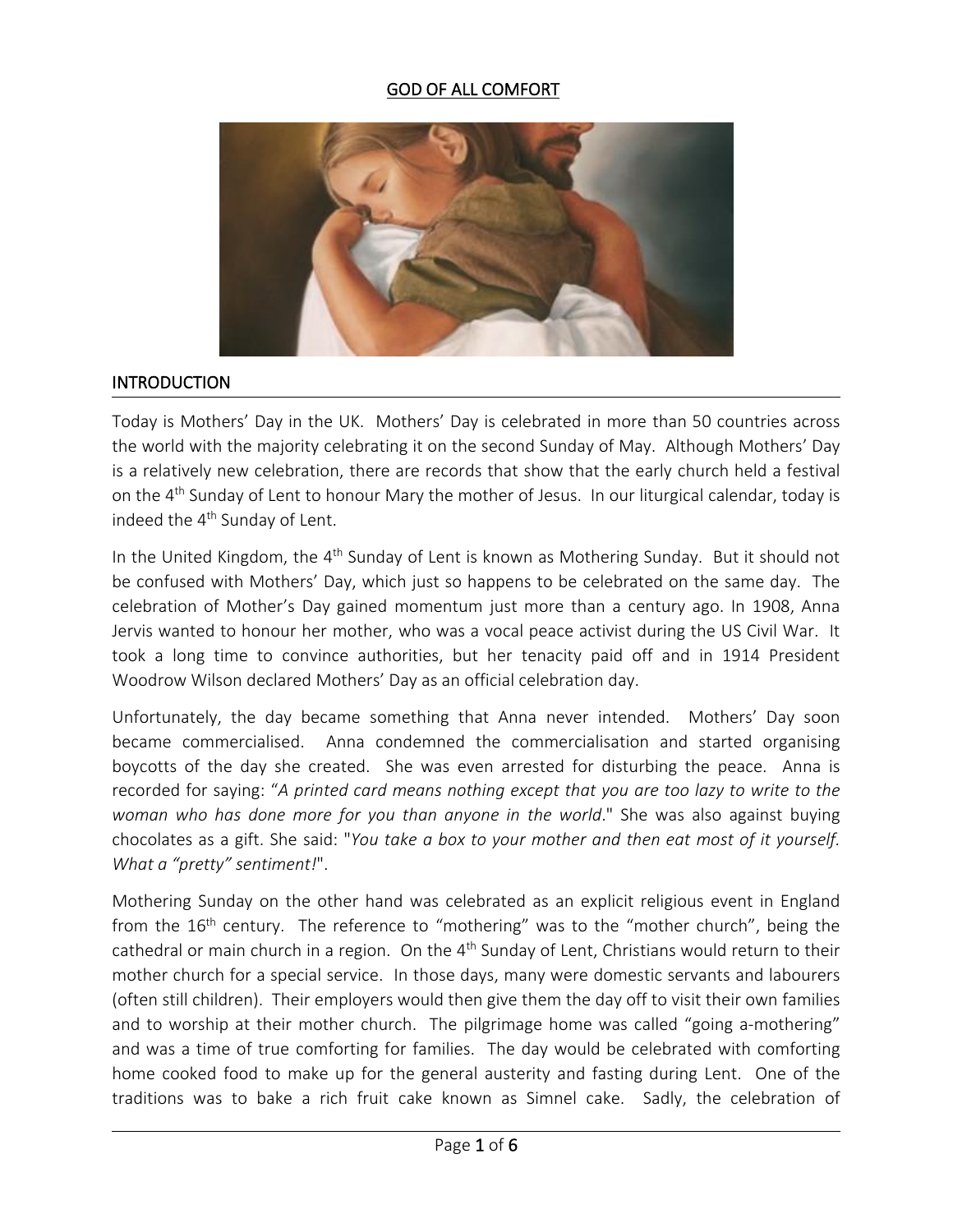Mothering Sunday lost its meaning a century ago with the rise of the secular celebration of Mothers' Day.

In today's lesson, we will build one of the themes of Mothering Sunday – the theme of being comforted.

#### WHERE DO WE TURN IN OUR AFFLICTION?

In 2 Corinthians 1, Paul dealt with the paradox of affliction and comfort. Through our support of the Barnabas Fund, we are aware of the affliction endured by so many Christians. The current war in Ukraine brings the devasting reality of affliction right into our homes via television news and social media. Soon, we may meet Ukrainian refugees in the Isle of Man under the government's open house scheme.

But affliction is much broader and closer to each one of us. The Greek word used by Paulis "thlipsis". If used in a medical context, it means a compression or constriction by an outside cause, especially of the blood vessels or another part of the body. In the Biblical context it means a pressing, pressing together, pressure or a burden.

Are you experiencing any form of pressure or burden? Our pressures could be physical in the form of illness, poor health, and pain. It could be pressure in our relationships with family and friends, or financial and work related pressure. It may be stress, anxiety, depression, or uncertainty of what the future holds, all contributing to mental health pressure. Or it may be spiritual burdens and pressure such as spiritual attacks or doubting one's faith and salvation or unrepented sin. It will be remarkable if anyone said that they experienced no pressure or burdens whatsoever. I had an elderly minister friend who once said: "*The morning when I wake* up and feel no pain and have no problems, I will know that I have passed away and woke up in *heaven*."

The question then is, where do you go with all our pressure and burdens? More importantly, who do we go to for help and assistance? Some of us may see it as weakness to ask for help and then just keep it to ourselves. Men tend to fall into this trap. The younger digital generation is exposed to social media and its false gospel of idealistic evergreen happiness. Many do not want to appear to be unhappy and don't want to be seen to ask for help. The irony is that social media is often achieving the opposite of making people "unsocial", isolated, and lonely.

Usually, we would turn to our friends and family first. Children and young adults will turn to their mother and/or father for help and guidance. We are fortunate to have the government and the third sector (various charities including churches) providing a full range of support services. In the formal sector, many employers now have employee wellbeing programs with access to specialist counselors for their staff and they families.

The help that is around us is all good, but as Christians we have a much more powerful Person to approach – God the Father. This became so real to our family when Yolande had a horrific horse riding accident in 2011. The trauma doctor immediately called for an orthopedic surgeon, who confirmed that she had extensive damage to her hip and femur bone. We could not understand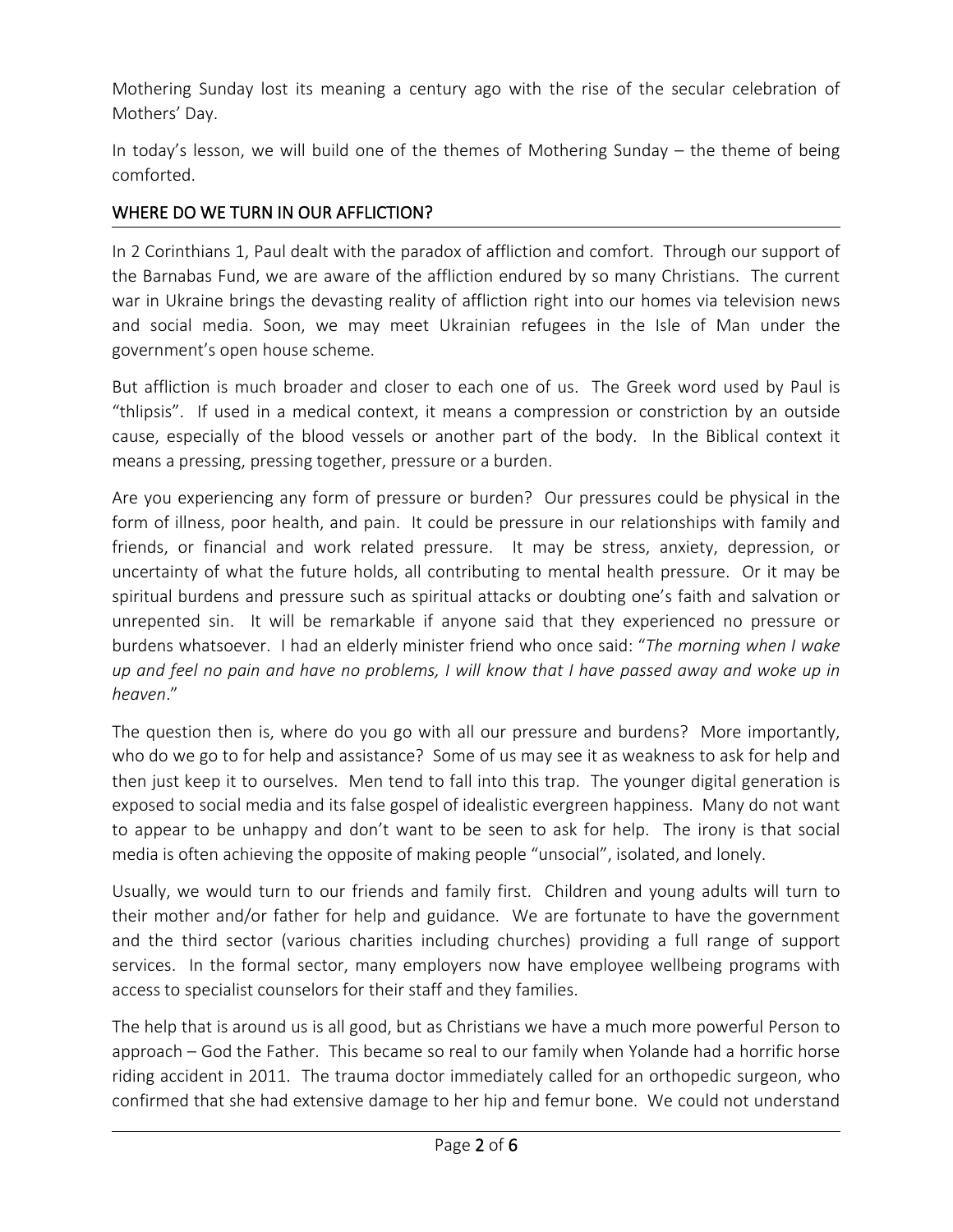why many hours passed before Yolande was taken into theatre. Later, the surgeon told us that after seeing the X-rays, he did not know how to approach the complex operation. So, he had to first go home and pray to the Lord for help. And by God's grace and with his help, the surgeon performed a miraculous and successful emergency operation.

## I AM HE WHO COMFORTS

Paul experienced affliction first-hand. But he also experienced supernatural comfort at the very same time. How is this possible? Or rather, who makes it possible to experience comfort amidst of pressure and burdens. Paulclearly points to: "…*The God and Father of allour Lord Jesus Christ, the Father of allmercies and God of all comfort*." 2 Cor 1:3. Yes, the Fatheris indeed the One we must turn to with our pressures and burdens.

Jesus modelled this for us many times during His ministry on earth. In our reading from Luke 22, Jesus showed us again to turn to the Father when we are under pressure. Shortly before His betrayal and arrest, Jesus experienced extreme pressure knowing what was to come. Luke described how Jesus was in agony to the point of severity where his sweat became like great drops of blood. What did Jesus do? He went on his knees and prayed to the Father.

When we are under pressure, it is certainly not wrong to turn to others for help. But we must also turn to God the Father. King David advised: "*Put not your trust in princes, in a son of man,in whom there is no salvation*." Ps 146:3. There is also a real danger of turning away from God when things go wrong. The Evil One often misleads by planting the thought that is God's fault that one is experiencing pressure and burdens. He could pester with thoughts like: "*How can I turn to a God that is allowing the pressure?*". John saw the worst of this in the vision of the plagues that will afflict people on earth. Their response was: "*they cursed the name of God who had power over these plagues. They did not repent and give Him glory.*" Rev 16:9

The topic of why we experience pressure and burdens is a sermon all on its own. The core message today is when these things happen, we can choose to either turn to the Father or turn away from Him. Listen to what God said in Isaiah 51: "*I, I am He who comforts you...*" vs 12. Why would we not turn to Him? Why would we rather listen to someone else or rather blame God than being comforted by Him?

Part of the problem is that we forget who God is and what He has done and is doing. We forget that He is the only true Sovereign God, the Creator and Sustainer of heaven and earth, He who was, and is and will always be, the alpha and the omega. It is so important that we have reverence and respect for the Almighty God. He could wipe us out in an instant yet shows us mercy, love and grace.

It is part of our human nature to place ourselves on our own throne and to think the world revolves around ourselves. In Isaiah 51, the Lord talked directly to remind who He really is: *"…your Maker, who stretched out the heavens and laid the foundations of the earth…I am the Lord your God who stirs up the sea so that its waves roar – the Lord of hosts…*". The Lord then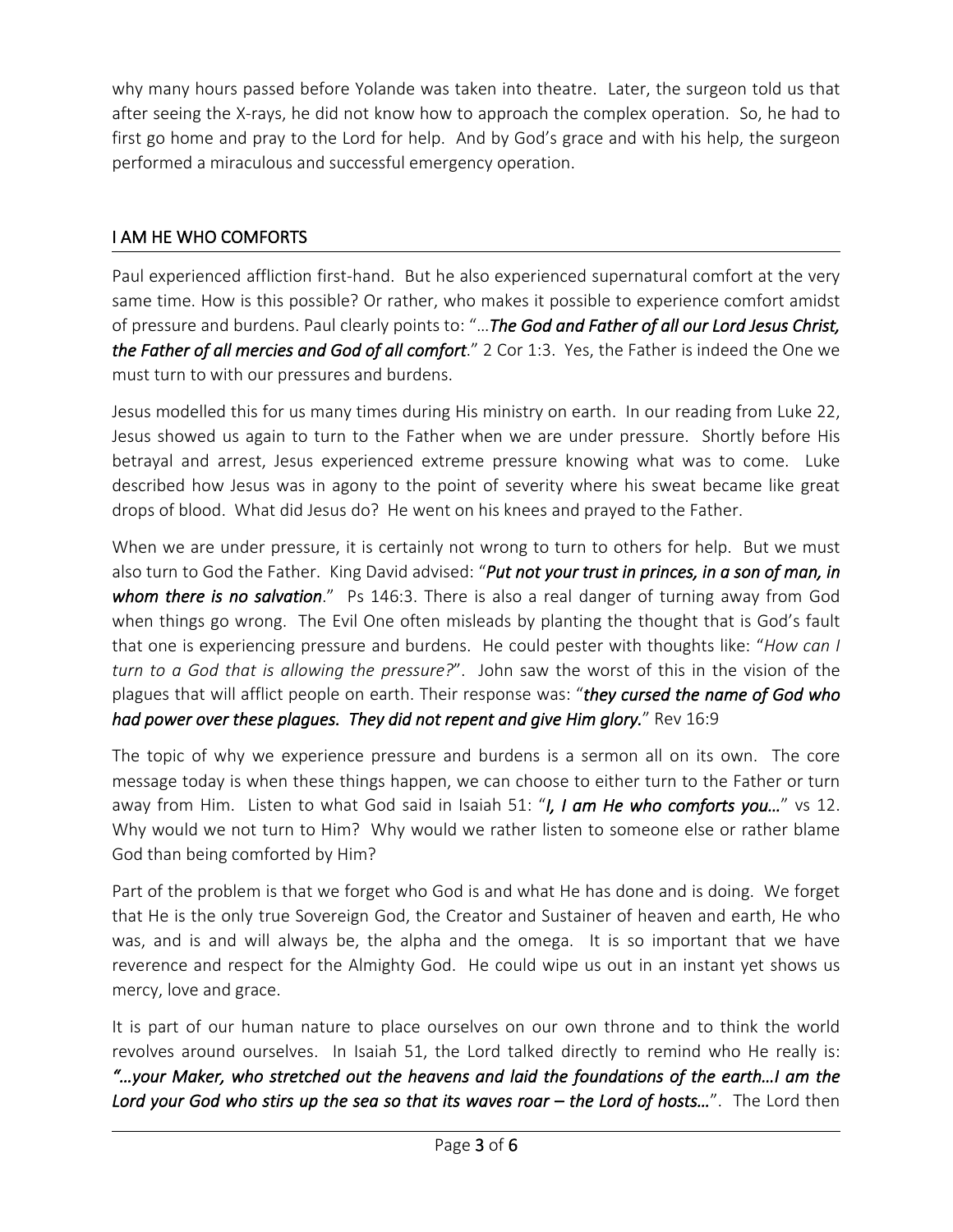challenged his people to askwhy they fear, given all the great works and protection that He has afforded over them in the past. And He reminded then that they are His children: "*And I have* put my words in your mouth and covered you in the shadow of my hand...saying to Zion: "you are *my people*"".

I would like to invite you today to always go to the Father for comfort during difficult times. We have a wonderful assurance from James: "*Draw new to God and He will draw near to you*." James 4:8 and from Jeremiah: "*You will seek Me and find Me, when you seek Me with all your heart.*" Jer 29:13.

## HOW DOES THE FATHER COMFORT US?

What image or memory comes to your mind when you hear the word "comforted"? Many of us may have vivid memories of sitting on the lap of our mother or father or grandparent and being hugged and comforted with the words: "*don't worry, it is all going to be ok*." How does God comfort us?

The Greek word used by Paul is "*parakaleo*" and means to call near or alongside. Our English word comes from the Latin "*confortare*" and means to strengthen. When we put all this together, we have a wonderful image of the Father to say that He will be alongside us and near us to strengthen us when we are experiencing pressure and burdens. This Fatherly comfort is much more than just a hug and consoling words. The Father comforts and strengthens us in various ways:

- The Holy Spirit: We have the promise and the presence of the Holy Spirit that lives and works within us. "*I will ask the Father and He will give you another Helper to be with you forever*." John 14:16. The Helper is aptly also known as the Comforter.
- Scripture: The Father comforts, reassures and feeds us through His written Word brought to life by the Holy Spirit. The Psalms are particularly comforting during times of affliction.
- Nature: The Father reveals his power and love through the works of His hands. Amongst many things in nature, pets are a special gift from God. They are often a comfort to us and we must thank the Lord for the blessings and comfort they bring to us.
- The Church: The Lord uses other people to comfort and help us in time of need. That is precisely why it is important to be actively part of the Church, the body of Christ on earth. For this reason, our declaration of faith includes: "*I believe…in the communion of the saints*".

# THE CALL TO COMFORT OTHERS

Paul went one step further: the call to be comforted by the Father is extended to actively go and comfort others. The Father's comforting of us is not meant to leave us just with a warm feeling. It is also mean to kick-start us into action to be there for others who are experiencing pressure and burdens: "…*the Father who comforts us in all our afflictions so that we may be able to comfort those who are in any affliction, with the comfort with which we ourselves are comforted by God.*" 2 Cor 1:4.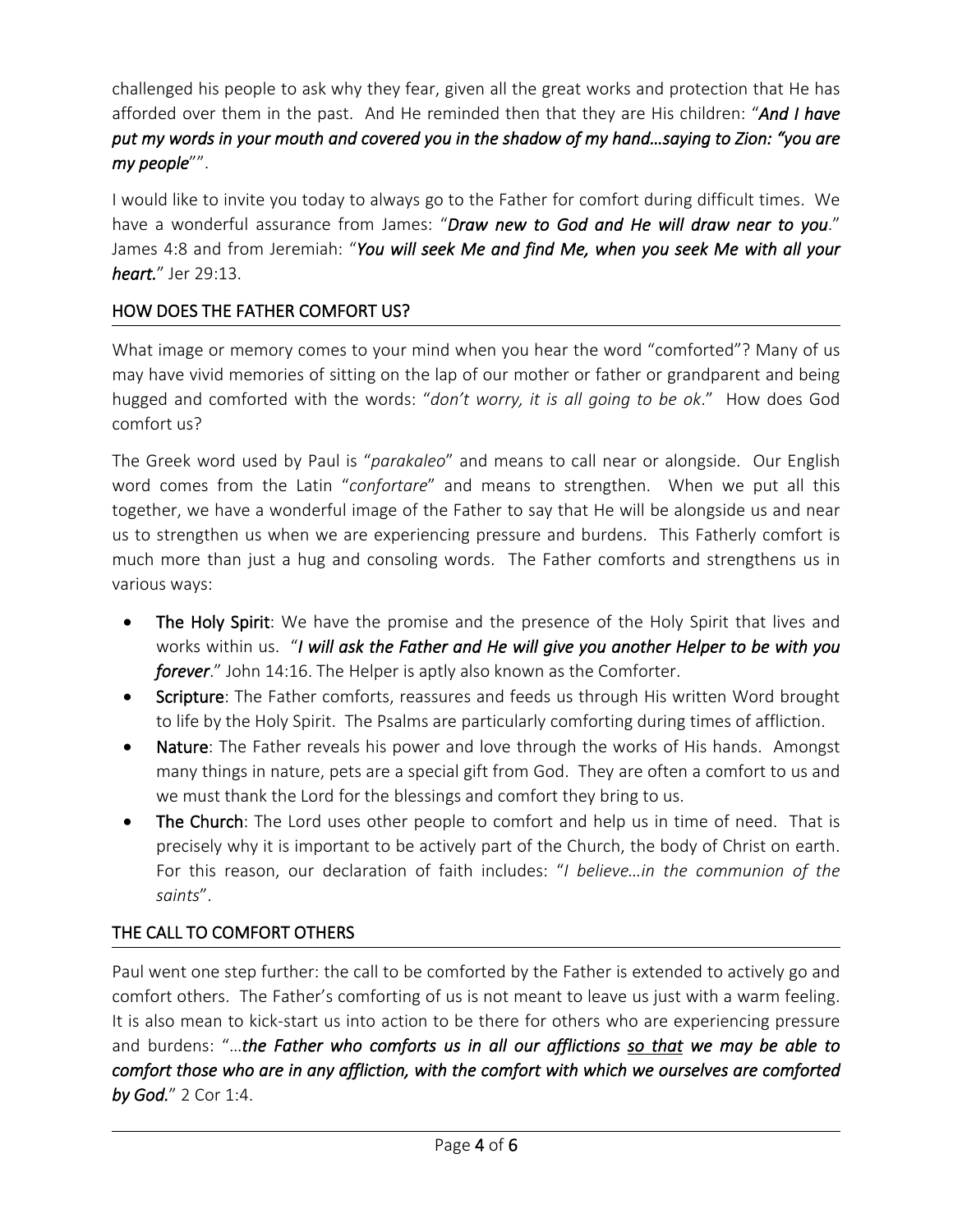We have experienced first-hand in St Barnabas's weekly fellowship how we have all been strengthened and encouraged by the many testimonies of our fellow brothers and sisters. Hearing about the pressures and burdens of others and how they have prevailed through God's love, grace and power, certainly strengthens (i.e. comforts) us. It should be no surprise now given what Paulsaid: "…*if we are comforted, it is for your comfort, which you experience when you patiently endure the same sufferings that we suffer*." 2 Cor 1:8.

Our comforting of each other does not substitute the Father's comfort but rather complements it in a tangible manner. Many years ago, a friend's young son was very scared during a thunderstorm. She comforted him by saying: "*theLord is with you and will protect you*" to which he replied: "*I know but tonight I need someone with a skin on to be with me*."

### GLORIFYING GOD IN AFFLICTION

It is so important to learn from the Word of God. We read in Revelation about people who will curse God, be unrepentant and deny God when they are in affliction. The opposite must be true of us when we experience pressure and burdens. We must repent, thank the Lord, bless Him and glorify His name.

We must learn from the prophet Habakkuk's prayer at a time of great affliction. He concluded with: "*though the fig tree should not blossom, nor fruit be on the vines, the produce of the olive* fail and fields yield no food, the flock be cut off from the fold and the be no herd in the stall, yet I will rejoice in the Lord; I will take joy in the God of salvation. God, the Lord, is my strength; He *makes my feet like the deer's; He makes me tread on high places*." Hab 3:17 – 19.

We should also learn from King David who experienced many afflictions. Psalm  $142 - 145$  is a valuable collection that start with David hiding in a cave fearing for his life. He called to the Lord, calling to memory all the good that God has done in the past and acknowledged the sovereignty of God. He then made a commitment: "*Bring me out of prison, that I may give thanks to your name!*". Psalm 142:7. When David was finally freed from the affliction, the stayed true to his promise and we read in Psalm 145 how he sang to the greatness of the Lord: *"I will extol You, my God and King, and blessyour name forever and ever. Everyday I will bless you and praise your name forever and ever. Great is the Lord, and greatly to be praised and His greatness is unsearchable*".

## AMEN

*Collect (Prayer before the readings): God of compassion, comfort and strengthen us in our daily* living that in joy and in sorrow we may know the power of Your presence to bind us together and to heal; through Jesus Christ Your Son our Lord, who is alive and reigns with You, in the unity of *the Holy Spirit, one God, now and for ever. Amen*

```
Readings: Old Testament: Isaiah 51:1 - 16
          New Testament: 2 Corinthians 1:1 - 11
          Gospel: Luke 22:39 - 46
Hymns:
```